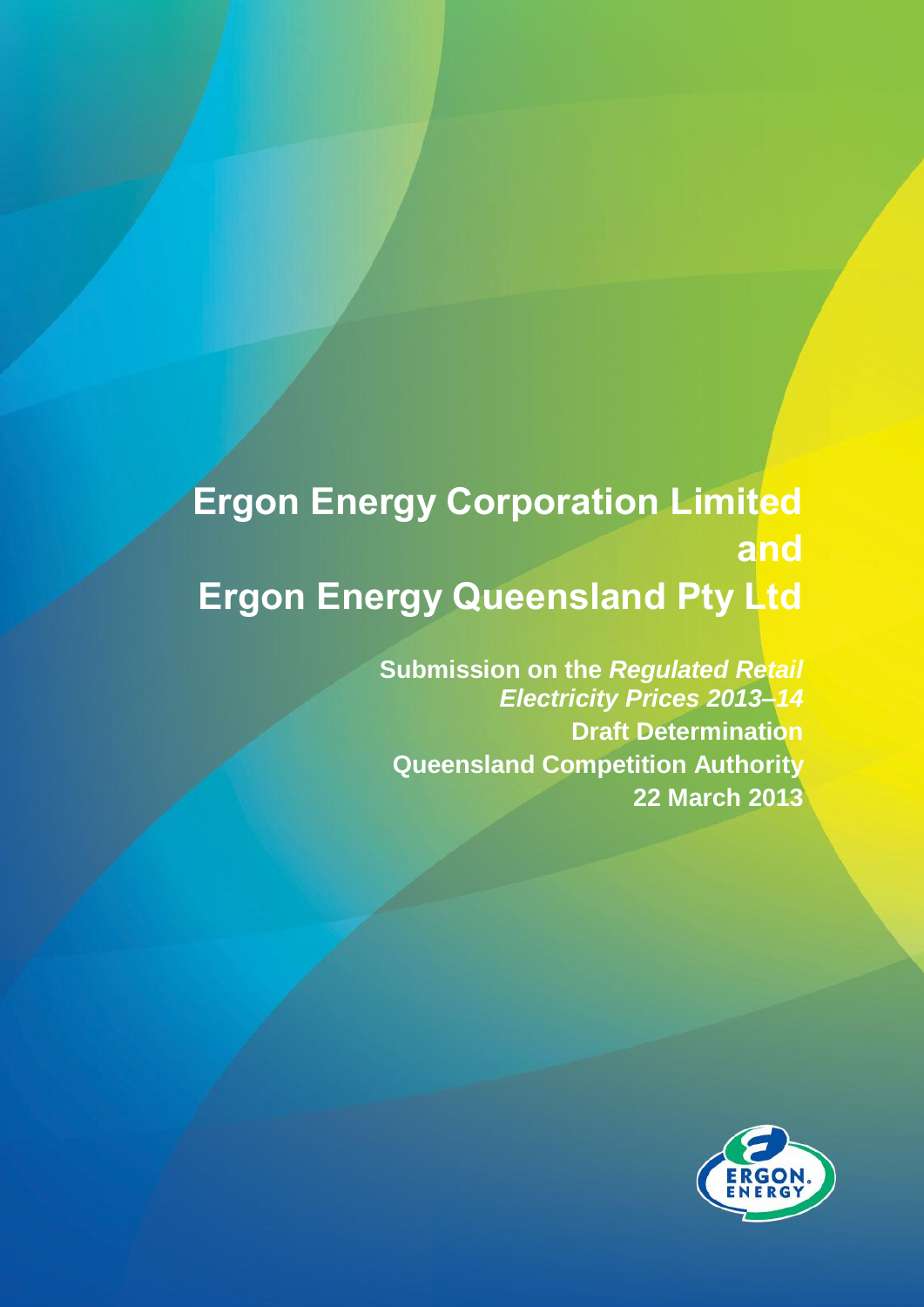

# **Submission on the Regulated Retail Electricity Prices 2013–14 Draft Determination Queensland Competition Authority 22 March 2013**

This submission, which is available for publication, is made by:

Ergon Energy Corporation Limited and Ergon Energy Queensland Pty Ltd PO Box 264 Fortitude Valley QLD 4006

Enquiries or further communications should be directed to:

Jenny Doyle Group Manager Regulatory Affairs Ergon Energy Corporation Limited Email: [jenny.doyle@ergon.com.au](mailto:jenny.doyle@ergon.com.au) Ph: (07) 4092 9813 Mobile: 0427 156 897

2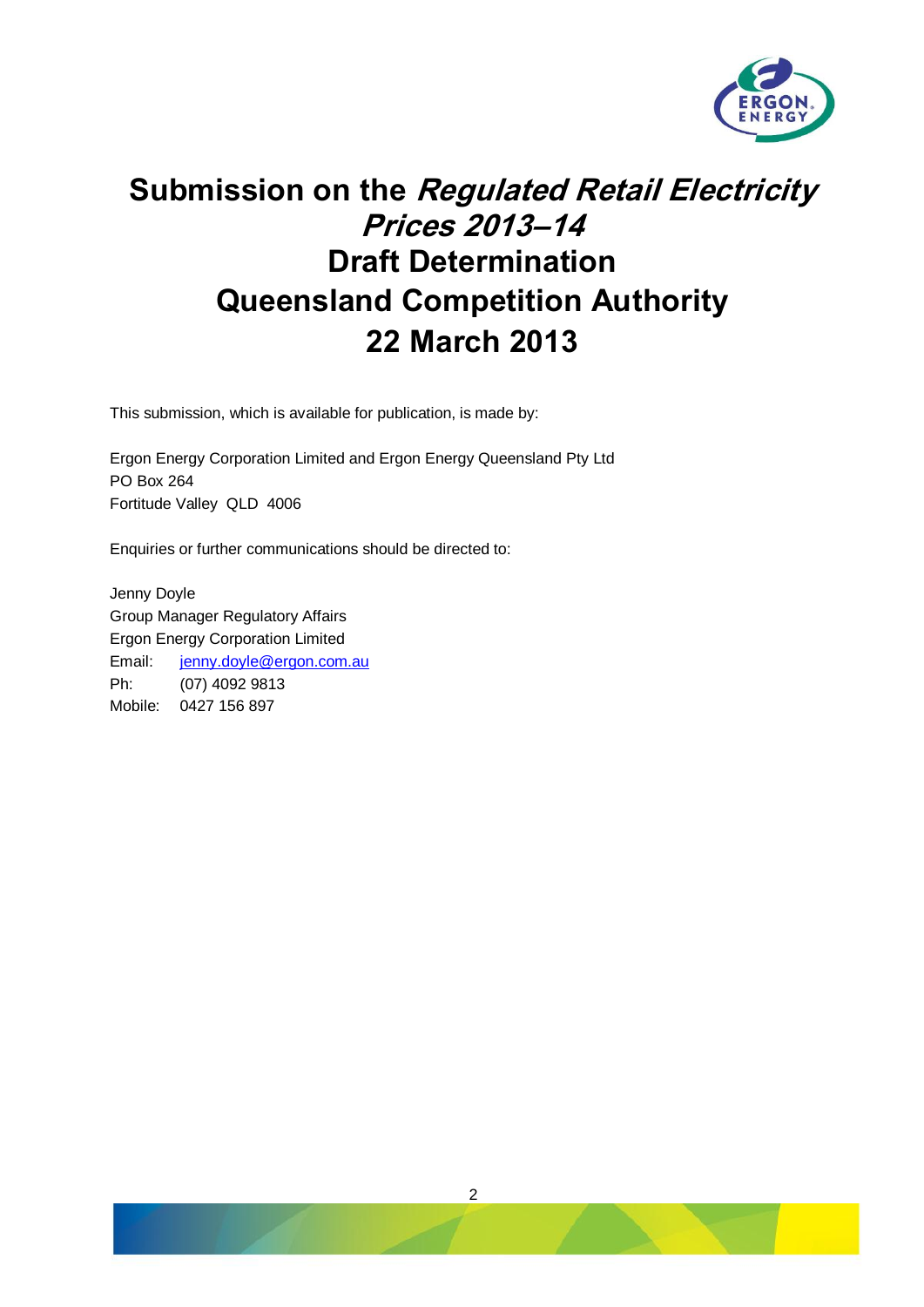

# **1. INTRODUCTION**

Ergon Energy Corporation Limited (EECL) and Ergon Energy Queensland Pty Ltd (EEQ) welcome the opportunity to provide comment to the Queensland Competition Authority (QCA) on its *Regulated Retail Electricity Prices 2013–14 Draft Determination* (Draft Determination).

This submission is provided by:

- EECL, in its capacity as a Distribution Network Service Provider (DNSP) in Queensland; and
- EEQ, in its capacity as a non-competing area retail entity in Queensland.

In this submission, EECL and EEQ are collectively referred to as 'Ergon Energy'.

Ergon Energy has structured this submission into the following sections:

- Section 2 outlines our general comments relating to the Draft Determination; and
- Section 3 provides our specific comments on certain aspects of the Draft Determination.

Ergon Energy is available to discuss this submission or provide further detail regarding the issues raised, should the QCA require.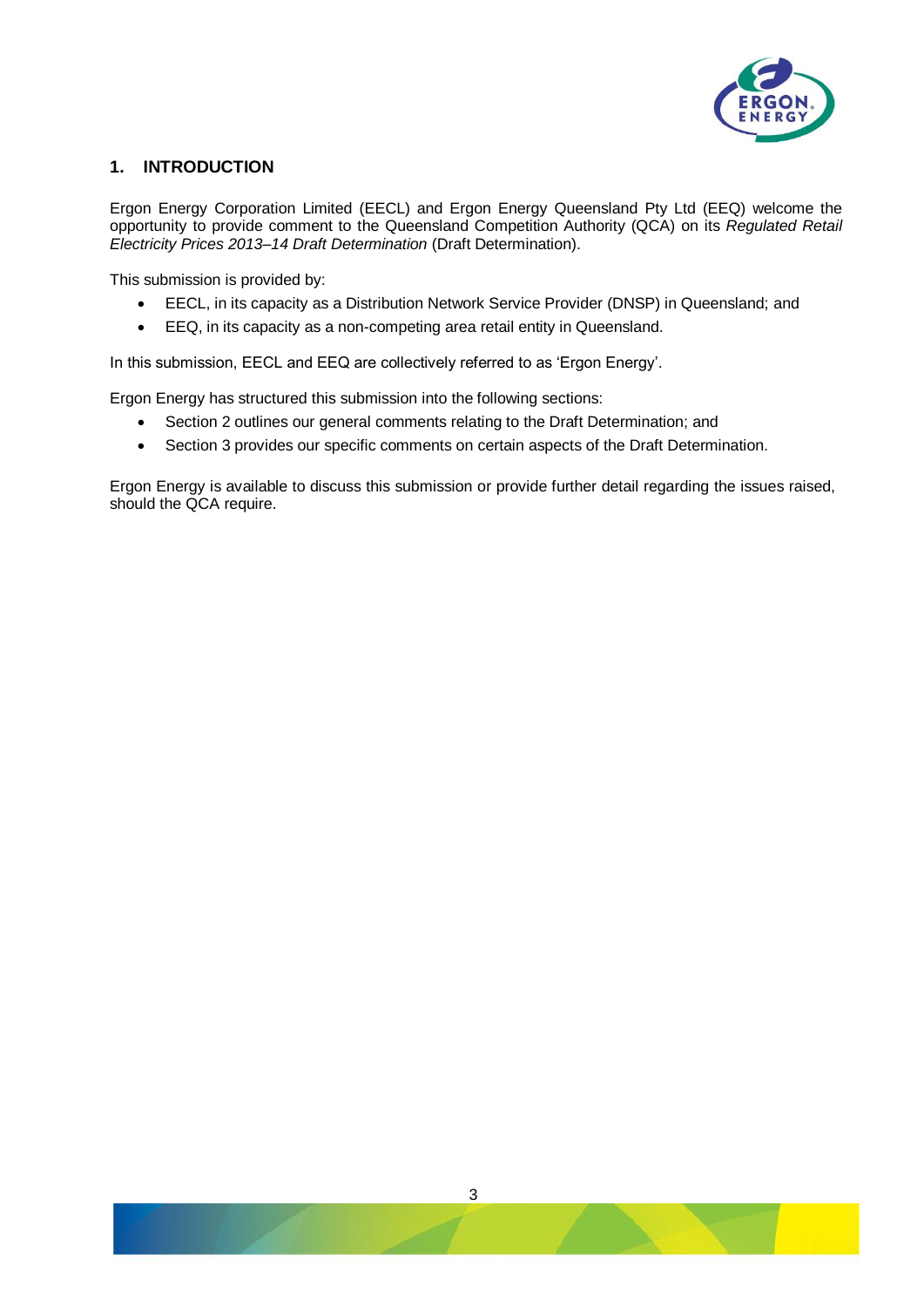

# **1. GENERAL COMMENTS**

#### **1.1. Transitional Arrangements**

Ergon Energy welcomes the QCA's move to rebrand the 2012–13 obsolescent tariffs as "transitional" tariffs. This will improve customer understanding of which tariffs can be accessed throughout the transitional period. Ergon Energy is also pleased to note that new customers will now be eligible to access the transitional tariffs. Our customers will fare more equitably under this change in eligibility.

Ergon Energy supports the provision of a seven year transition period<sup>1</sup> to allow customers time to adjust to the price rises and alternative tariff structures associated with the cost-reflective retail tariffs. With respect to the proposed removal of Tariffs 41 (Large) and 43 (Large) from 2014–15, Ergon Energy suggests that the QCA retain these tariffs for a minimum of two years. This approach will support the flexibility to subsequently establish a final transition arrangement for these customers that aligns with the implementation of EECL's network tariff strategy and therefore removes the need for these customers to experience an unnecessary interim retail tariff structure.

In light of the significant cost impacts on very large customers from paying retail electricity prices based on their site-specific network charges, Ergon Energy supports the continuation of a transitional regulated retail tariff for very large customers. Further, we agree with the continuation of using the (Standard Asset Customer) High Voltage Demand network tariff as the basis for setting the regulated retail tariff for Ergon Energy's very large customers.

#### **1.2. Customer Impacts**

1

The QCA's Draft Determination on the 2013–14 Notified Prices will have a significant cost impact on most of Ergon Energy's retail customers. As a result, Ergon Energy is conscious that the risk of customers entering into hardship will increase. As many customers in regional Queensland have limited opportunities to access market offers (as the costs of supply are typically higher than the Notified Price), we understand that the QCA needs to balance the benefits of encouraging competition in south east Queensland with the price impacts on regional Queensland.

<sup>1</sup> For Tariffs 21, 37, 62, 65, 66, 20(Large) and 22(Small and Large), as outlined in the Draft Determination.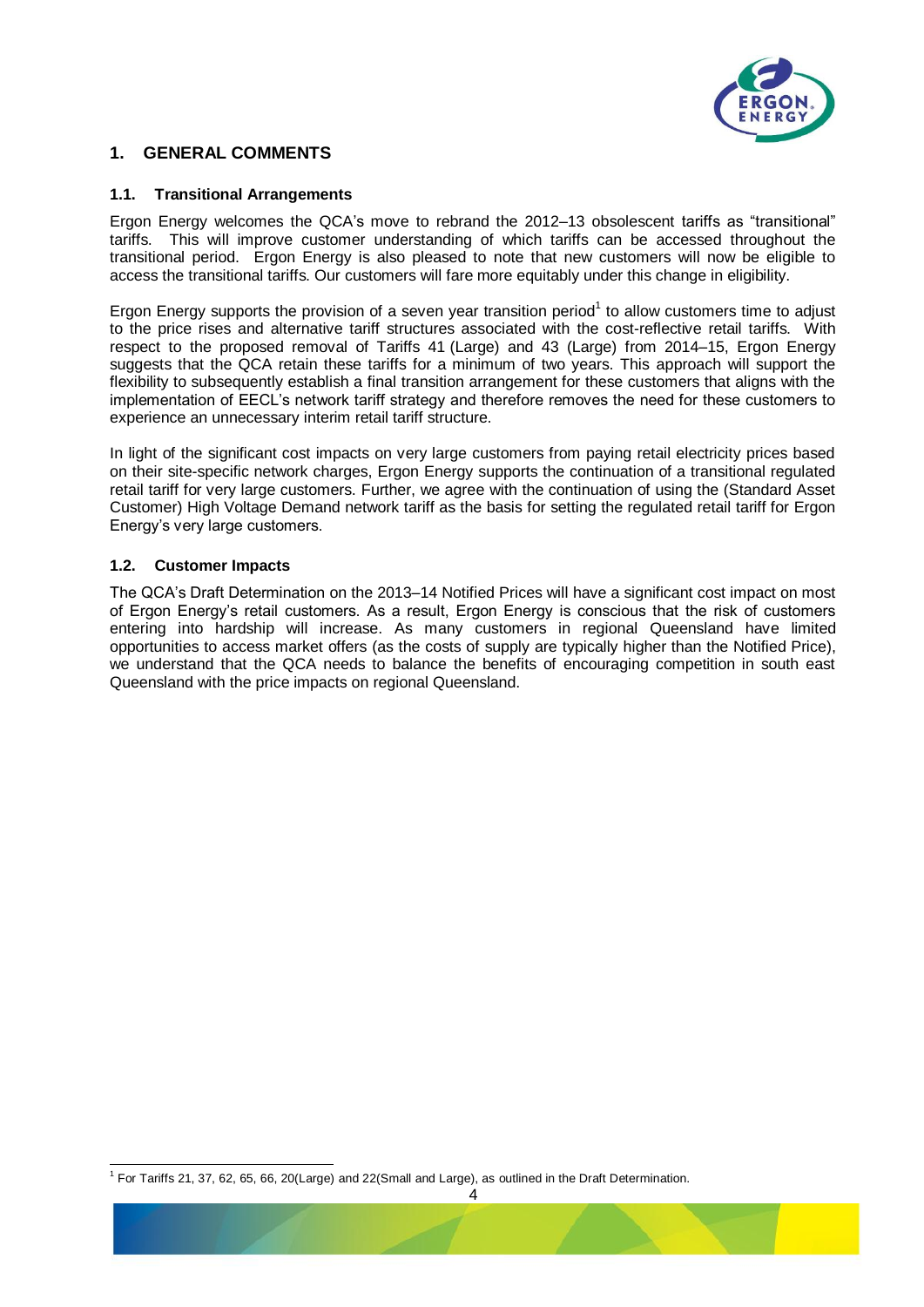

# **2. SPECIFIC COMMENTS**

#### **2.1. Energy Costs**

#### *2.1.1. Wholesale Energy Costs – Volume Weighted Average Price*

Ergon Energy supports the principle of using a volume weighted average price to determine the average price of the cost of hedging providing:

- The wholesale market has sufficient liquidity such that this approach cannot be easily distorted by individual trades; and
- The resulting book build period length is representative of how retailers hedge in the wholesale electricity market.

Ergon Energy considers that distortions can occur either as a result of insufficient volume of trades or a disproportionate volume of trades in the year leading up to the contracts settlement. This risk is accentuated by the required static approach to book building the wholesale prices where all quarter prices conclude around April each year due to the QCA's legal requirement to publish the Notified Prices Final Determination by the end of May each year.

ACIL Tasman has determined that the d-cypha trade contracts are heavily traded and quotes 10,000 MW of trades. While Ergon Energy acknowledges this is much better than the volume of trade on Tradition Financial Services (TFS) contracts (50 MW), the d-cypha trade contracts still only represent a small proportion of total trades in the electricity wholesale market.

In regard to each contract type, Ergon Energy makes the following comments concerning the required liquidity for a volume weighted average price methodology:

- The peak and cap contracts are far from actively or liquidly traded. Current traded volume (which is quoted to be between 10 MW and 85 MW) is not a representative volume to determine prices on this basis. Further, a single large trade would move the benchmark by a significant amount if the prices increase or decrease shortly before April 2013 when ACIL Tasman and the QCA must finalise their approach; and
- While the flat contracts are traded more than peak and cap contracts, the traded volume is still insufficient. ACIL Tasman notes that the flat contracts traded volume on d-cypha are between 1,015 MW and 3,999 MW. The average demand in Queensland for any quarter (after 2001) has been above 5,000 MW with Quarter 1 (Q1) generally above 6,000 MW. This means that the d-cypha trade volume represents much less than actual volume consumed. For a liquid market to work, it would be expected that the traded volume was a multiple of the consumed volume.

It is also noted that the trading period has not increased as expected. The first trades only appear in October 2011 and no quarter is really traded until August 2012, which means that the book fill period for Q3 is only nine months. This period is far too short for prudent risk management.

Though Ergon Energy remains a strong advocate for using a volume weighted average, we are mindful that this can only be achieved if there is sufficient liquidity. While there is no objective way of determining minimum liquidity, it should at least be equal to the expected physical consumption with a sufficient book build period representative of how retailers hedge in the wholesale electricity market.

Until there is enough liquidity to determine the prices from a volume weighted average price, Ergon Energy suggests returning to the time weighted approach which was used previously under the Benchmark Retail Cost Index. This period should be extended to three years to reflect longer dated deals.

It is recognised that certainty around a carbon scheme was only introduced on 8 November 2011 and that the first date of price averaging should start from this date.

If using a liquidity based mechanism, being either time-weighted or volume-weighted, the broadest possible base should be used in undertaking the calculation. The QCA should give consideration to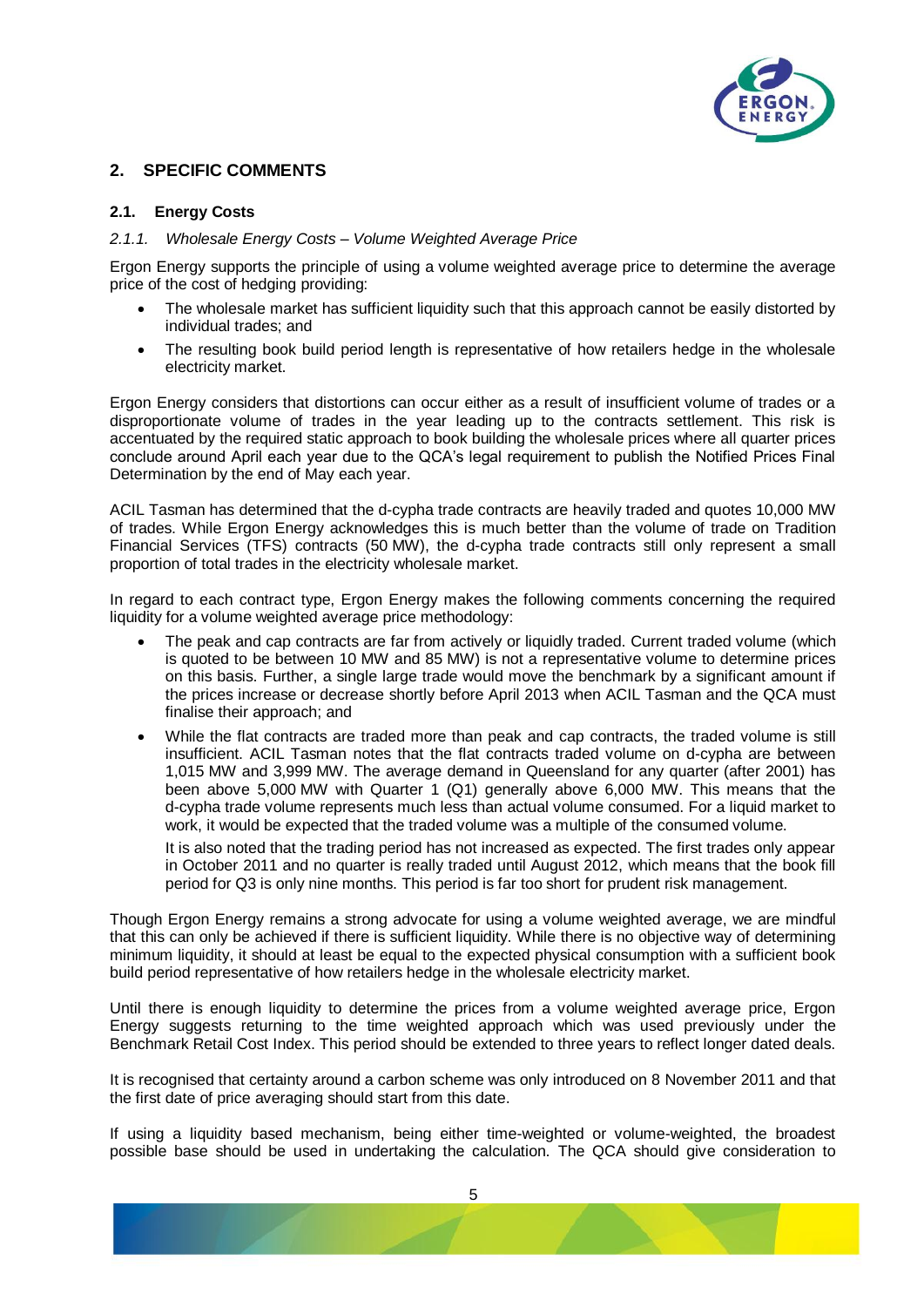

including liquidity observed in Over-the-Counter (or OTC) brokered markets, for example those provided by TFS and ICAP, rather than just relying on d-cypha.

#### *2.1.2. Wholesale Energy Costs – Forward Volatility Premium*

Ergon Energy notes that in order to publish the prices in May for the following financial year, ACIL Tasman needs to close assumptions in April. Ergon Energy also notes that by closing the assumptions in April, the retailer takes the risk on price volatility (i.e. price could adversely move against the retailer) and load forecast risk (i.e. load forecast could adversely move against the retailer, including change in customers numbers, weather, shape etc.) into the following year. Retailers do not hedge the full forecast load by April for the following year. Rather, retailers continue to hedge to their revised load forecasts, as evidenced by the trades occurring in the market.

Short of a very complicated catch up mechanism the following year, Ergon Energy cannot suggest an alternative to closing the assumptions in April which would not require intra-year determinations that would be arduous and cause price uncertainty for consumers. Therefore, as ACIL Tasman must determine a price by April, Ergon Energy considers that it is appropriate that the above risks are compensated for in the wholesale energy allowance.

The forecast risk should be captured by ensuring all variables that can continue to change the load forecast are appropriately captured in the load traces, while the price volatility risk should be included as part of the estimated hedge price in determining the 95th percentile of the hedged outcomes.

Ergon Energy suggests modelling the potential price movements as an option. Options volatility is well understood and can be modelled using market based inputs. Ergon Energy suggests using the Black-76 model to describe the forward movement. The inputs into the Black-76 model are:

- Market price;
- Strike price;
- Risk free rate;
- Volatility; and

1

• Days to maturity.

The market price and strike price should be equal to the quarterly price of the hedges as determined by ACIL Tasman. The risk free rate should be the Reserve Bank of Australia's (RBA) cash rate (currently 3 per cent) and the volatility should be what is currently published by d-cypha (currently 10 per cent). The days to maturity should be the difference between the day that ACIL Tasman stops their assumption for forward curve prices and the start of the quarter (some trading happens within the prompt quarter, but this is usually to correct for temporal issues instead of structural).

The value of each quarterly option should then be adjusted to the size of each option. The volume uncertainty with the near quarter (Q3) is smaller than the further quarter (Q2) as more of the nearer quarter is likely to have been filled already. Ergon Energy suggests using a two year book build period to estimate how much is left to fill. This would mean that Q3 2013 would start two to three months (mid April 2013 to 30 June 2013) after close of the QCA assumptions. This means that it would still have  $3/24$  months<sup>2</sup> (12.5 per cent) of its volume left to fill while Q2 2014 would start 12 months after close of assumptions (1 April 2013 to 1 April 2014) which would leave 50 per cent of hedging (12/24 months). Once the value of the options has been calculated for 1 MW, this should be multiplied by the volume left to fill.

 $2$  For the purposes of this analysis, we have assumed a cut-off date at end March 2013.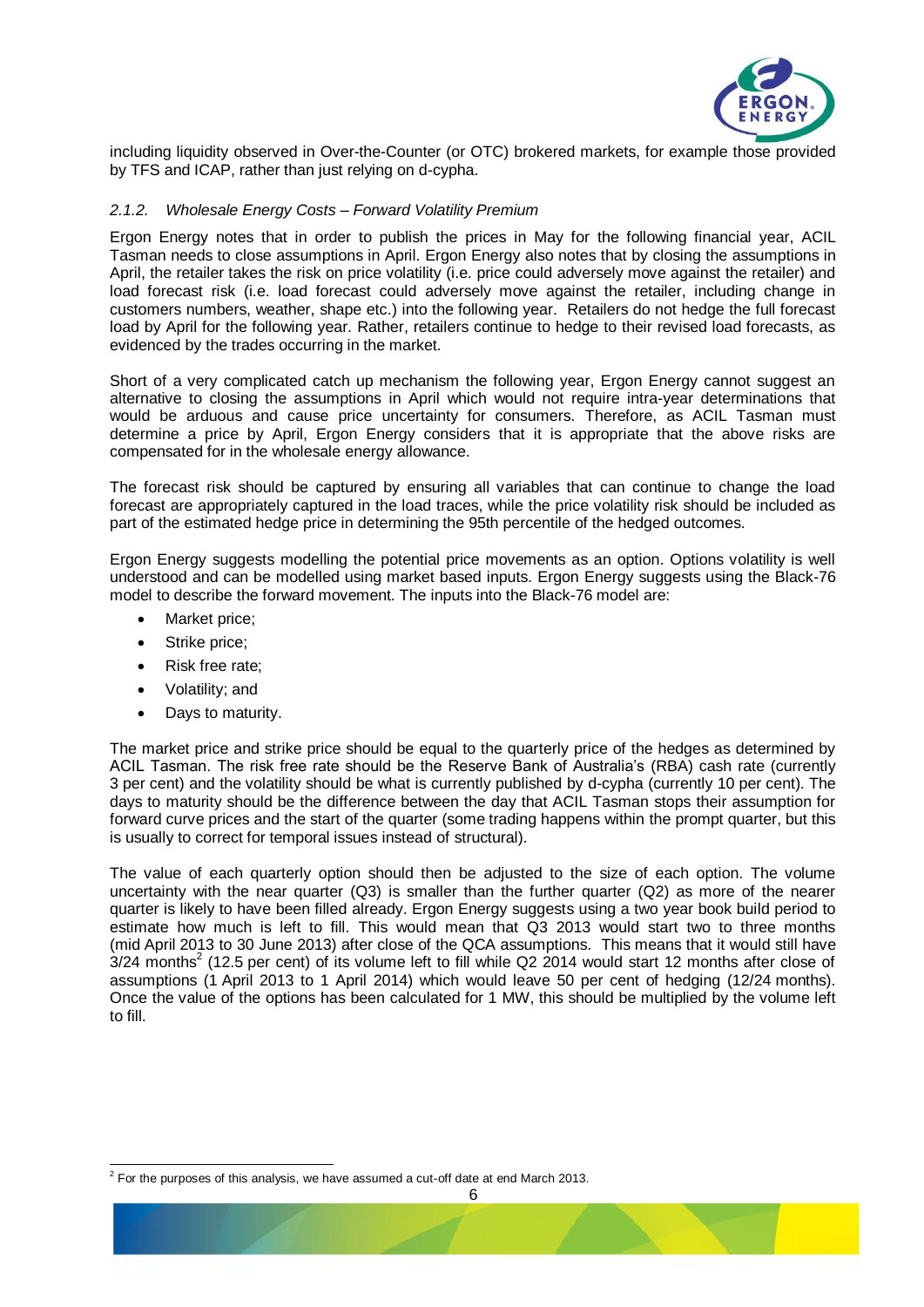

Applying ACIL Tasman's numbers from the Draft Determination and current (as of March 2013) assumptions from d-cypha and the RBA provides the following results:

| <b>Quarter Start</b>             | 1/07/2013 | 1/10/2013 | 1/01/2014 | 1/04/2014      |
|----------------------------------|-----------|-----------|-----------|----------------|
| <b>Quarter Name</b>              | Q3        | Q4        | Q1        | Q <sub>2</sub> |
| Days to start of quarter         | 91        | 183       | 275       | 365            |
| Market and Strike price          | 53.53     | 54.97     | 65.77     | 53.28          |
| Value of call option (1 MW)      | 1.28      | 1.99      | 3.07      | 2.98           |
| Proportion of book still to fill | 12.47%    | 25.07%    | 37.67%    | 50.00%         |
| Value of option * book fill      | 0.16      | 0.50      | 1.16      | 1.49           |
| Total cost of option             | 0.04      | 0.13      | 0.29      | 0.37           |

The total cost of option is determined by multiplying the value of option by the book fill with what proportion of the year relates to that quarter. For example, Q3 has 92 days of 365 in the year (non-leap year). This means that the value of option multiplied by book fill of \$0.16/MW needs to be multiplied by 92/365 which gives the total cost of option of \$0.04/MW.

If assumptions do not change this would add \$0.83/MW to the total cost of hedges for 2013.

# *2.1.3. Other Energy Costs – Prudential Capital*

In setting the prudential capital allowance, ACIL Tasman has used the Weighted Average Cost of Capital (WACC) rate currently applied to the Queensland  $DNSPs<sup>3</sup>$  (9.72 per cent) as a starting point and subtracted a return on cash (3 per cent) to give a net funding cost of 6.72 per cent.

Ergon Energy considers that it would be more appropriate to use a WACC rate for an electricity retailer as opposed to an electricity distributor. It is noted that the Independent Pricing and Regulatory Tribunal (IPART), as part of its annual review of regulated retail electricity prices, determines a WACC rate for an electricity retailer. Further, IPART is in the process of undertaking a more detailed review of an appropriate WACC rate for an electricity retailer for the purposes of a three year electricity retail pricing determination commencing in 2013–14. The draft report is due for release in April 2013. Ergon Energy believes the QCA should consider IPART's findings.

# **2.2. Retail Costs**

# *2.2.1. Retail Operating Cost (ROC) Allowance*

Ergon Energy notes that the QCA has decided to continue to use a benchmarking approach to determining the ROC allowance and will base its estimate of ROC for 2013–14 on the 2012–13 allowance, escalated by inflation. Ergon Energy also notes that the QCA has committed to considering any new information identified in IPART's upcoming Draft Determination on ROC in preparing its Final Determination.

While acknowledging the benefits of a benchmarking approach, it is important to consider any Queensland specific issues that may impact on a retailer's operating costs. For example, with the significant price rises experienced by Queensland electricity customers over the past few years, more customers are entering into hardship. For retailers, this means increased operating costs due to higher debt levels, longer debt carrying times, increased resources invested into financial management and hardship programs etc. Also, large price rises in residential tariffs are likely to drive a significant increase in phone calls to our National Call Centre which may adversely impact the ROC.

# **2.3. Accounting for Unforseen or Uncertain Events**

Ergon Energy supports the inclusion of a cost pass through mechanism where there has been a material change in the actual costs of supply during the year.

 3 As determined by the Australian Energy Regulator in Ergon Energy and Energex's Final Distribution Determination for the 2010–15 regulatory control period.